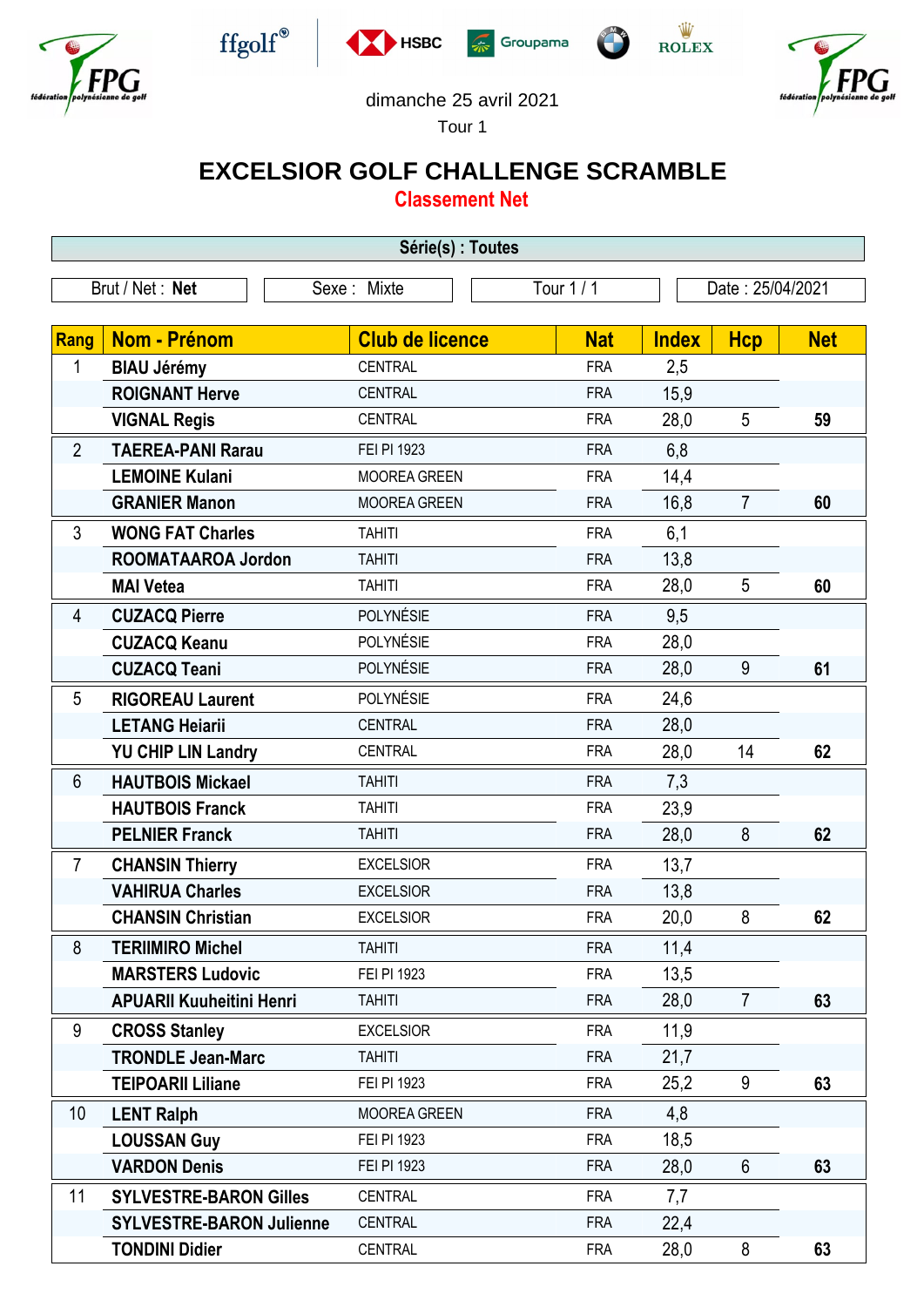| <b>Rang</b> | Nom - Prénom                  | <b>Club de licence</b> | <b>Nat</b> | <b>Index</b> | <b>Hcp</b>      | <b>Net</b> |
|-------------|-------------------------------|------------------------|------------|--------------|-----------------|------------|
| 12          | <b>TAMATA Tuaraina</b>        | FEI PI 1923            | <b>FRA</b> | 2,0          |                 |            |
|             | <b>MAI Emile</b>              | <b>TAHITI</b>          | <b>FRA</b> | 22,7         |                 |            |
|             | <b>TEAHA Ariirau</b>          | <b>TAHITI</b>          | <b>FRA</b> | 28,0         | $6\phantom{a}$  | 63         |
| 13          | <b>VENOT Mathieu</b>          | <b>MOOREA GREEN</b>    | <b>FRA</b> | 7,4          |                 |            |
|             | <b>VENOT Antoine</b>          | <b>MOOREA GREEN</b>    | <b>FRA</b> | 11,5         |                 |            |
|             | <b>ROUSSEL Olivier</b>        | <b>MOOREA GREEN</b>    | <b>FRA</b> | 18,8         | 5               | 64         |
| 14          | <b>FARAIRE Laina</b>          | CENTRAL                | <b>FRA</b> | 10,1         |                 |            |
|             | <b>MAFUTUNA Akatoto</b>       | CENTRAL                | <b>FRA</b> | 11,5         |                 |            |
|             | <b>FARAIRE Yves</b>           | FEI PI 1923            | <b>FRA</b> | 15,7         | $\overline{7}$  | 64         |
| 15          | <b>MAAU Joël</b>              | CENTRAL                | <b>FRA</b> | 16,3         |                 |            |
|             | <b>LAURENT Denis</b>          | <b>EXCELSIOR</b>       | <b>FRA</b> | 22,1         |                 |            |
|             | <b>LAURENT Roseline</b>       | <b>EXCELSIOR</b>       | <b>FRA</b> | 23,7         | 10              | 64         |
| 16          | <b>BERTRAND Serge</b>         | CENTRAL                | <b>FRA</b> | 16,7         |                 |            |
|             | <b>VERHEVEN Gerald</b>        | <b>CENTRAL</b>         | <b>FRA</b> | 21,3         |                 |            |
|             | <b>BERTRAND Vanina</b>        | <b>CENTRAL</b>         | <b>FRA</b> | 24,9         | 10              | 65         |
| 17          | <b>LAW Alphonse</b>           | <b>CENTRAL</b>         | <b>FRA</b> | 17,0         |                 |            |
|             | <b>LORMEAU Jean-Pierre</b>    | <b>CENTRAL</b>         | <b>FRA</b> | 17,7         |                 |            |
|             | <b>LORMEAU Myriam</b>         | CENTRAL                | <b>FRA</b> | 28,0         | 10              | 65         |
| 18          | <b>NEUFATTE Hubert</b>        | <b>EXCELSIOR</b>       | <b>FRA</b> | 15,7         |                 |            |
|             | <b>SIDER Yvon</b>             | FEI PI 1923            | <b>FRA</b> | 17,3         |                 |            |
|             | <b>CHAMPES Alexandre</b>      | <b>EXCELSIOR</b>       | <b>FRA</b> | 23,9         | 9               | 65         |
| 19          | <b>BEAUMONT Gabriel</b>       | FEI PI 1923            | <b>FRA</b> | 13,6         |                 |            |
|             | <b>LESOURD Louis</b>          | FEI PI 1923            | <b>FRA</b> | 16,9         |                 |            |
|             | <b>LESOURD Marie-Laure</b>    | FEI PI 1923            | <b>FRA</b> | 19,2         | 8               | 65         |
| 20          | <b>SCHWARZ-AH-LO Hortense</b> | <b>CENTRAL</b>         | <b>FRA</b> | 10,1         |                 |            |
|             | <b>BAYONNE Serge</b>          | <b>AIRBUS</b>          | <b>FRA</b> | 19,7         |                 |            |
|             | <b>MARFAING Sabine</b>        | <b>GRAND RODEZ</b>     | <b>FRA</b> | 25,8         | 9               | 66         |
| 21          | <b>LAI Ken Kuang</b>          | CENTRAL                | <b>FRA</b> | 6,8          |                 |            |
|             | <b>LAILLE Joseph</b>          | FEI PI 1923            | <b>FRA</b> | 13,5         |                 |            |
|             | <b>CHENG Eddie</b>            | <b>CENTRAL</b>         | <b>FRA</b> | 14,7         | $5\phantom{.0}$ | 66         |
| 22          | <b>HITIURA Félix</b>          | <b>EXCELSIOR</b>       | <b>FRA</b> | 0,5          |                 |            |
|             | <b>COUTROT Moana</b>          | <b>TAHITI</b>          | <b>FRA</b> | 13,3         |                 |            |
|             | <b>ROUSSELY Karine</b>        | <b>EXCELSIOR</b>       | <b>FRA</b> | 17,0         | $\overline{4}$  | 66         |
| 23          | <b>JEGOU Patrice</b>          | POLYNÉSIE              | <b>FRA</b> | 7,3          |                 |            |
|             | <b>SERRERO Denis</b>          | <b>CENTRAL</b>         | <b>FRA</b> | 18,8         |                 |            |
|             | <b>MOKHTARI Pierre</b>        | CENTRAL                | <b>FRA</b> | 20,8         | $\overline{7}$  | 66         |
| 24          | <b>HITIURA Lionel</b>         | <b>TAHITI</b>          | <b>FRA</b> | 5,3          |                 |            |
|             | <b>VAN BASTOLAER Jessie</b>   | <b>TAHITI</b>          | <b>FRA</b> | 19,3         |                 |            |
|             | <b>TERAIHOROPAPA lotua</b>    | <b>TAHITI</b>          | <b>FRA</b> | 28,0         | $\overline{7}$  | 66         |
| 25          | <b>GAZEAU Frédéric</b>        | <b>EXCELSIOR</b>       | <b>FRA</b> | 7,0          |                 |            |
|             | <b>LE CAILL Tearo</b>         | <b>CENTRAL</b>         | <b>FRA</b> | 15,9         |                 |            |
|             | <b>GAZEAU Bella-Claire</b>    | <b>EXCELSIOR</b>       | <b>FRA</b> | 22,3         | $\overline{7}$  | 66         |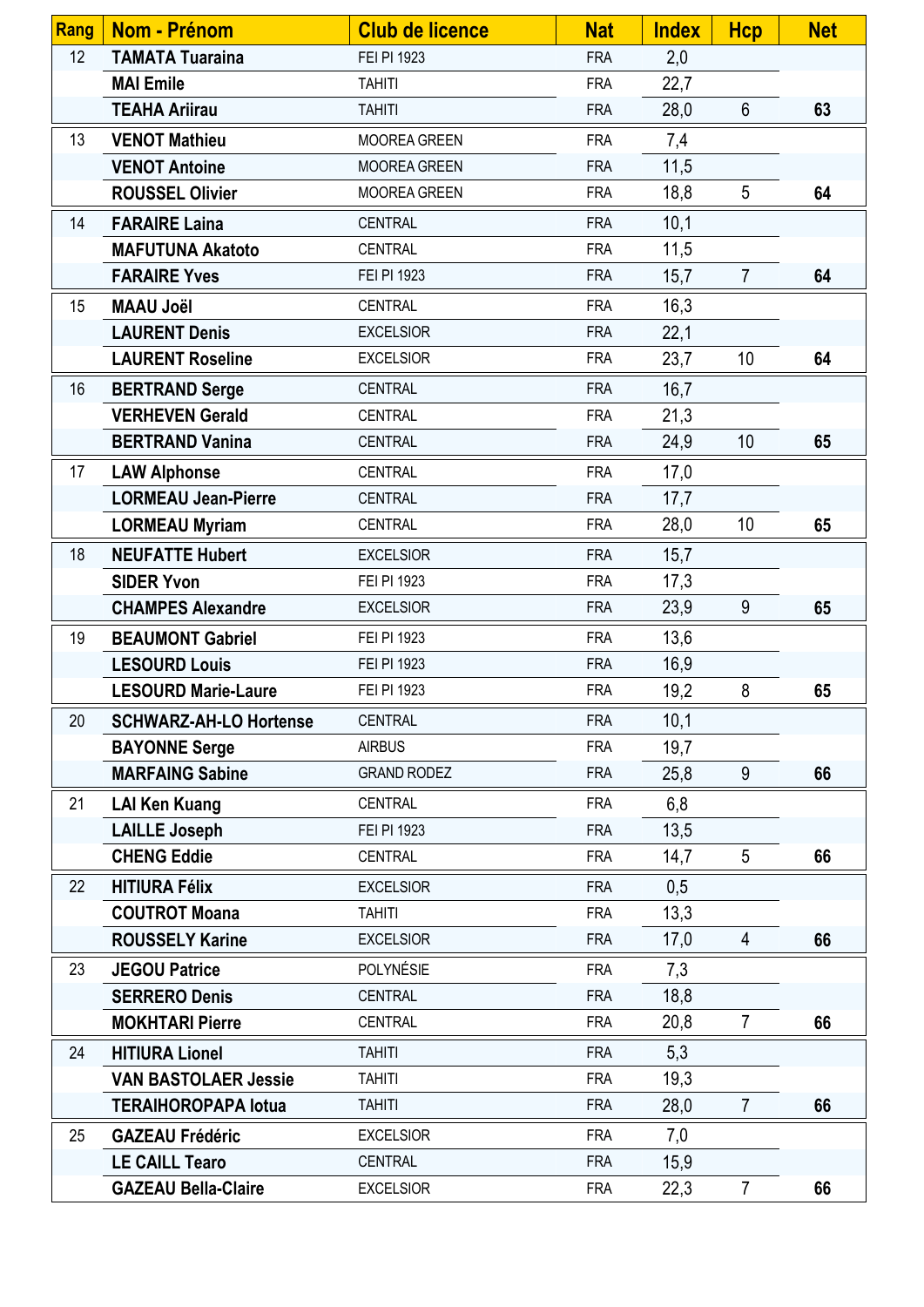| Rang | <b>Nom - Prénom</b>          | <b>Club de licence</b> | <b>Nat</b> | <b>Index</b> | <b>Hcp</b>      | <b>Net</b> |
|------|------------------------------|------------------------|------------|--------------|-----------------|------------|
| 26   | <b>SIMON Ronald</b>          | FEI PI 1923            | <b>FRA</b> | 14,2         |                 |            |
|      | <b>TANSEAU Charles</b>       | <b>EXCELSIOR</b>       | <b>FRA</b> | 28,0         |                 |            |
|      | <b>TANSEAU Sylviane</b>      | <b>EXCELSIOR</b>       | <b>FRA</b> | 28,0         | 10              | 66         |
| 27   | <b>BROTHERS Marc</b>         | <b>TAHITI</b>          | <b>FRA</b> | 7,9          |                 |            |
|      | <b>RAFFRAY Ronald</b>        | <b>CENTRAL</b>         | <b>FRA</b> | 13,8         |                 |            |
|      | <b>LI FUNG KUEE Moana</b>    | <b>TAHITI</b>          | <b>FRA</b> | 20,7         | 6               | 66         |
| 28   | <b>SIN Jean</b>              | <b>EXCELSIOR</b>       | <b>FRA</b> | 15,1         |                 |            |
|      | <b>LAW Maeva</b>             | <b>CENTRAL</b>         | <b>FRA</b> | 15,5         |                 |            |
|      | <b>SIN Maggie</b>            | <b>EXCELSIOR</b>       | <b>FRA</b> | 28,0         | 9               | 66         |
| 29   | <b>WOHLER Rudy</b>           | <b>TAHITI</b>          | <b>FRA</b> | 11,5         |                 |            |
|      | <b>ATEO Alain</b>            | <b>TAHITI</b>          | <b>FRA</b> | 13,0         |                 |            |
|      | <b>REY Jules</b>             | <b>TAHITI</b>          | <b>FRA</b> | 15,5         | $\overline{7}$  | 67         |
| 30   | <b>KULIFATAI Selevasio</b>   | <b>TAHITI</b>          | <b>FRA</b> | <b>PRO</b>   |                 |            |
|      | <b>VAN SAM Ryan</b>          | <b>TAHITI</b>          | <b>FRA</b> | 15,1         |                 |            |
|      | <b>KOHUMOETINI Roic</b>      | <b>TAHITI</b>          | <b>FRA</b> | 22,6         | $\overline{4}$  | 68         |
| 31   | <b>SACAULT Francis</b>       | <b>CENTRAL</b>         | <b>FRA</b> | 15,0         |                 |            |
|      | <b>SIAO Freddy</b>           | <b>CENTRAL</b>         | <b>FRA</b> | 17,3         |                 |            |
|      | <b>CHEUNG Thomas</b>         | <b>EXCELSIOR</b>       | <b>FRA</b> | 28,0         | 9               | 68         |
| 32   | <b>TCHEN Raymond, Bruno</b>  | <b>EXCELSIOR</b>       | <b>FRA</b> | 13,6         |                 |            |
|      | <b>YAU Micheline</b>         | FEI PI 1923            | <b>FRA</b> | 25,6         |                 |            |
|      | <b>TCHEN Liliane</b>         | <b>EXCELSIOR</b>       | <b>FRA</b> | 28,0         | 10              | 68         |
| 33   | <b>YOMES Laurent</b>         | <b>CENTRAL</b>         | <b>FRA</b> | 7,8          |                 |            |
|      | <b>SANGUE Jean-Pierre</b>    | <b>EXCELSIOR</b>       | <b>FRA</b> | 15,7         |                 |            |
|      | <b>SANGUE Christine</b>      | <b>EXCELSIOR</b>       | <b>FRA</b> | 28,0         | $6\phantom{1}$  | 68         |
| 34   | <b>TEMAHAHE Willy</b>        | <b>TAHITI</b>          | <b>FRA</b> | 4,7          |                 |            |
|      | <b>BAMBRIDGE Eveline</b>     | FEI PI 1923            | <b>FRA</b> | 12,7         |                 |            |
|      | <b>BAMBRIDGE Phineas</b>     | FEI PI 1923            | <b>FRA</b> | 17,5         | 5               | 68         |
| 35   | <b>WIMER Yvonne</b>          | <b>TAHITI</b>          | <b>FRA</b> | 10,5         |                 |            |
|      | <b>COLOMBANI Jeanne</b>      | FEI PI 1923            | <b>FRA</b> | 16,8         |                 |            |
|      | <b>COLOMBANI Patrice</b>     | FEI PI 1923            | <b>FRA</b> | 22,0         | 9               | 69         |
| 36   | <b>TERIA Rene</b>            | <b>EXCELSIOR</b>       | <b>FRA</b> | 12,5         |                 |            |
|      | <b>LAU GNOU DAUH Raymond</b> | <b>TAHITI</b>          | <b>FRA</b> | 23,7         |                 |            |
|      | <b>SVARC Germa</b>           | <b>EXCELSIOR</b>       | <b>FRA</b> | 26,1         | 10              | 69         |
| 37   | <b>SALMON Dorence</b>        | <b>CENTRAL</b>         | <b>FRA</b> | 11,1         |                 |            |
|      | <b>SALMON Amo</b>            | <b>CENTRAL</b>         | <b>FRA</b> | 15,8         |                 |            |
|      | <b>SALMON Agnès</b>          | <b>EXCELSIOR</b>       | <b>FRA</b> | 28,0         | 8               | 70         |
| 38   | <b>GAUTHIER Christa</b>      | <b>TAHITI</b>          | <b>FRA</b> | 14,6         |                 |            |
|      | <b>TEIPOARII Joël</b>        | FEI PI 1923            | <b>FRA</b> | 20,2         |                 |            |
|      | <b>GAUTHIER Michel</b>       | <b>TAHITI</b>          | <b>FRA</b> | 28,0         | 11              | 71         |
| 39   | <b>THIBAULT Roger</b>        | <b>CENTRAL</b>         | <b>FRA</b> | 20,0         |                 |            |
|      | <b>GIBUS Frédéric</b>        | <b>CENTRAL</b>         | <b>FRA</b> | 23,6         |                 |            |
|      | <b>LEONETTI Jean-Marc</b>    | CENTRAL                | <b>FRA</b> | 28,0         | 12 <sub>2</sub> | 71         |